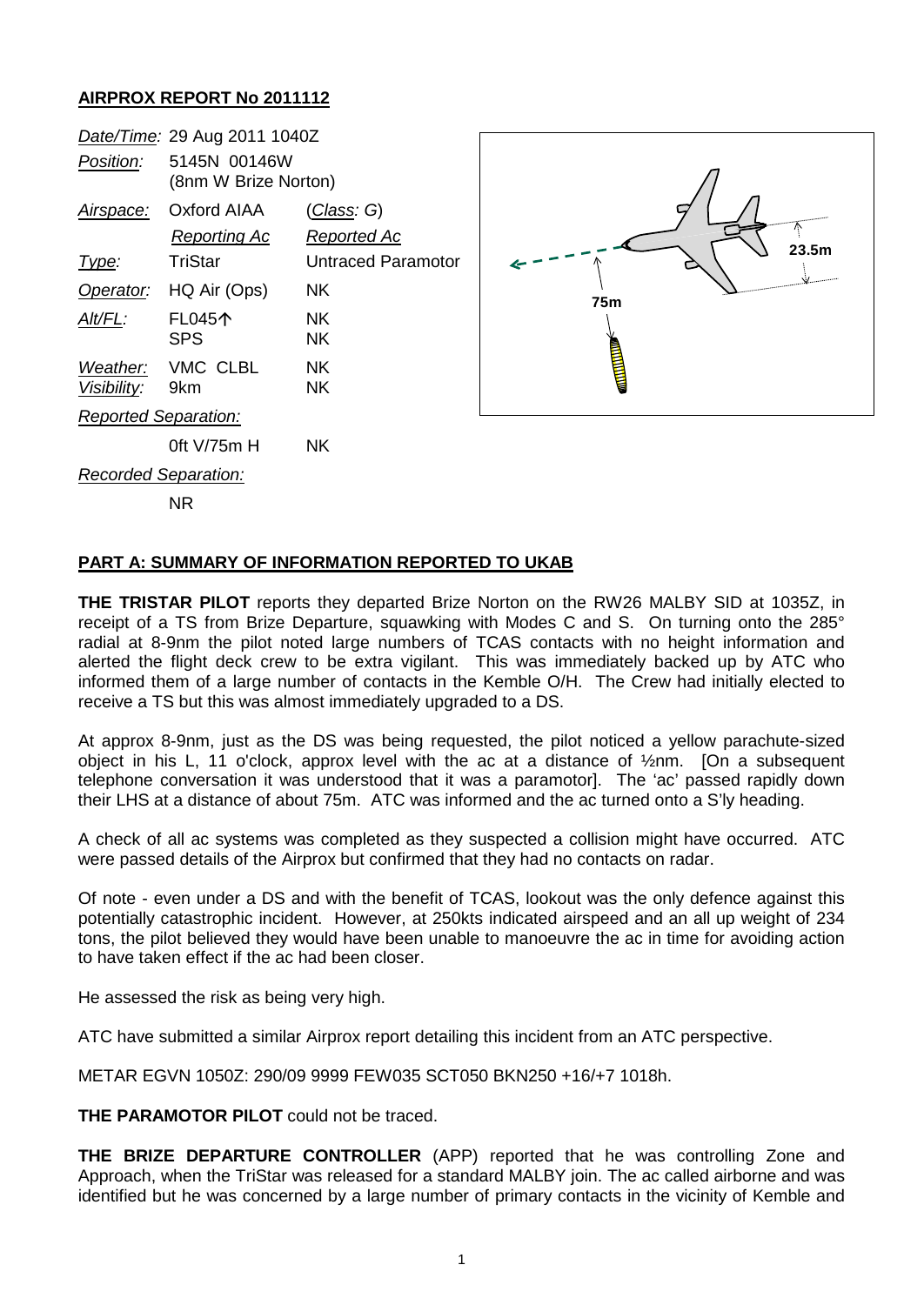negotiated with Sector 23 for a heading towards SIREN to join CAS. The Tristar pilot advised that he would like a TS but he advised him of the large number of primary contacts and explained that he could give him a vector towards SIREN for his join. As the pilot considered this option, he then requested a DS so he immediately gave him an avoiding action turn to a heading of 170°.

At that point, the other pilot, who he thought was the ac commander, advised him that they had just had an Airprox with a coloured paraglider. He told him that there were no radar contacts in his immediate area and noted the time and position. The Controller then updated the pilot on the position of the primary contacts and when he was happy that he would maintain separation, released the ac to London with further climb to FL120, as advised by Sector 23.

The Supervisor was in the TWR and did not witness the incident.

**BM Safety Management** reports that the paramotor does not appear on the radar replay; consequently the investigation was based upon the R/T transcript and the occurrence reports.

The Tristar exited the BZN CTR at 0937:46 en-route to MALBY and was placed under a TS. At 0938:03 APP contacted the LACC S23 Planner and stated that the TriStar was, "*on a MALBY. I've got a lot of primary traffic to…surrounding Kemble…he's a fairly slow climber, are you happy if I put him on a heading towards let's say SIREN initially?*" The LACC S23 Planner agreed this course of action with the landline call completed at 0938:24. SIREN is approximately 10nm E of MALBY.

At 0938:28 APP informed the TriStar of "*multiple primary contacts in the Kemble area, um, all height unknown, all manoeuvring, are you happy to continue or would you like a vector, happy with a vector towards SIREN if that helps?*"; in reply, the Tristar requested a DS.

At 0938:44 APP acknowledged the TriStar's request, stating, "*avoiding action, turn left immediately heading one seven zero degrees, Deconfliction Service*." No TI was provided with this avoiding action; consequently, it has not been possible to determine what the turn was planned to avoid.

At 0938:49, the TriStar read back the avoiding action turn and stated that they had, "*just had a er an Airprox with an unknown er it looked like a er a kite or paraglider*". APP replied that they saw, "*absolutely nothing on radar*" thus suggesting that the avoiding action turn issued at 0938:44 was against un-related traffic.

As identified by the TriStar's crew, given that the paramotor was not displayed on the BZN surveillance display, the ATM related safety barriers were unable to operate and the only defence against this occurrence was lookout.

UKAB Note (1): Although the TriStar can be seen on radar the Paramotor does not show at any time.

**HQ AIR (OPS)** comments that there is no doubt that a definite hazard existed. The TriStar crew were coordinating effectively with Brize ATC to obtain separation on known contacts. However, this incident highlights the risk of encountering small non-transponding ac in Class G airspace, the defence against which is limited to effective lookout. The operators of such ac must understand the elevated risk they expose themselves to when flying in the arrival and departure lanes of busy airfields such as Brize Norton without ATC coordination.

## **PART B: SUMMARY OF THE BOARD'S DISCUSSIONS**

Information available included reports from the TriStar pilot, transcripts of the relevant RT frequency, radar recordings, reports from the air traffic controllers involved and reports from the appropriate ATC and operating authorities.